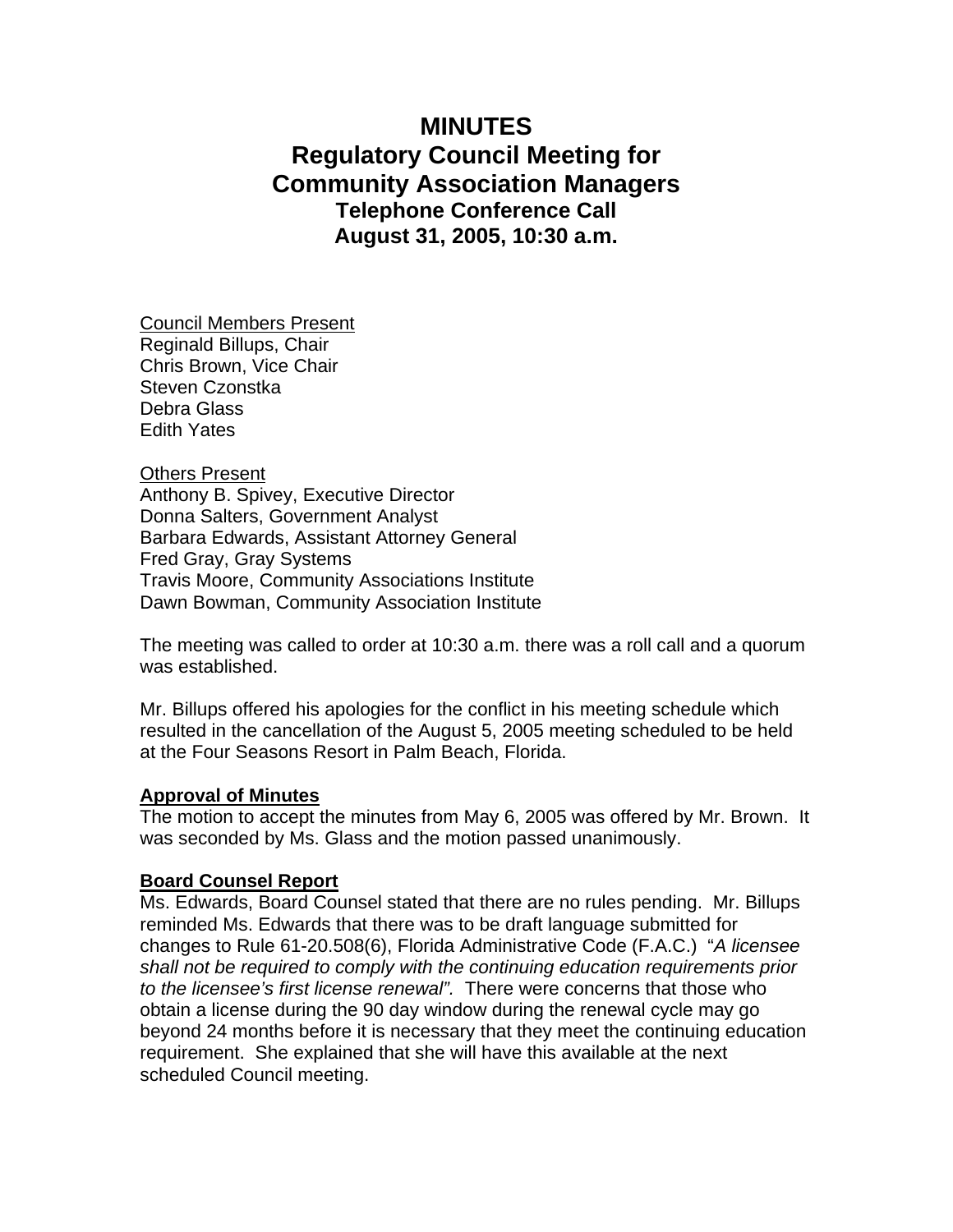## **Executive Director's Report**

Mr. Spivey provided the executive director's report stating that the financial report shows the Council's operating account at current balance of \$1.6 million. He further explained that the only thing that may reduce the funds is another cash sweep from the legislature, but noted that the Department has not been apprised of any information that a sweep from the legislature may occur.

Additionally, Mr. Spivey provided a Five Year Revenue Projection Plan which was requested by the Council at a previous meeting. The Council wanted a general idea of the future financial outlook of the profession in an effort to determine how to circumvent problems such as those that resulted in the CAM profession operating with a negative balance in 2002 which resulted in a \$200 assessment fee and discussions of deregulation.

# **Regulation Report**

There was a Regulation Report submitted by Charles Tunnicliff, Assistant General Council, from the Office of the General Counsel. The report showed that there are twelve (12) confidential cases in legal; one (1) administrative complaint on John B. Chiarenza; one (1) case set for informal hearing for Debra Ann Strade. The following license holders have requested a formal hearing: Jeffery Lee Woodruff, Carlos Artega, Jospeh M. Dagher, Teresa Laritza Llaugher, Patrick Jospeh Garcia, Heather Mary Manyo, Marco P. Gallo, Lawerence Listing, Jeannette Helen Listing, and Olivia Patricia Dixon-Powers who defaulted and license was revoked. The report also indicated that there are three (3) cases listed for supplemental investigation, Claudio Franscico Castilla, Clemente J. Delatorre, and Robert A. Dugger, Sr.

## **2006 Legislative Submissions**

Mr. Spivey reminded the Council that consideration must be given to the time of submissions for the 2006 Legislative Submissions to the department. One of the primary statute changes is regarding the regulation of Community Association Management Companies. Currently, Rule 61-20.003, F.A.C. requires that CAM Businesses "register" with the department. However there is no authority given in statute or rule to regulate these companies. Historical discussion of the need to change the statute alludes to the ideology that a Community Association Management Business is required to hire only licensed persons. If the questions of unethical practice or a violation occur, then only the licensed CAM will be disciplined. The discipline may result in fines, suspension or revocation of the CAM's license, but the business is not disciplined and proceeds without penalty and often just hires a new manager. Mr. Gray, of Gray Systems indicated that he has draft legislation concerning this legislation and will forward the draft to Mr. Spivey. Mr. Czonstka asked would privatization require any legislative activity. Mr. Moore responded that the legislation was passed two sessions ago.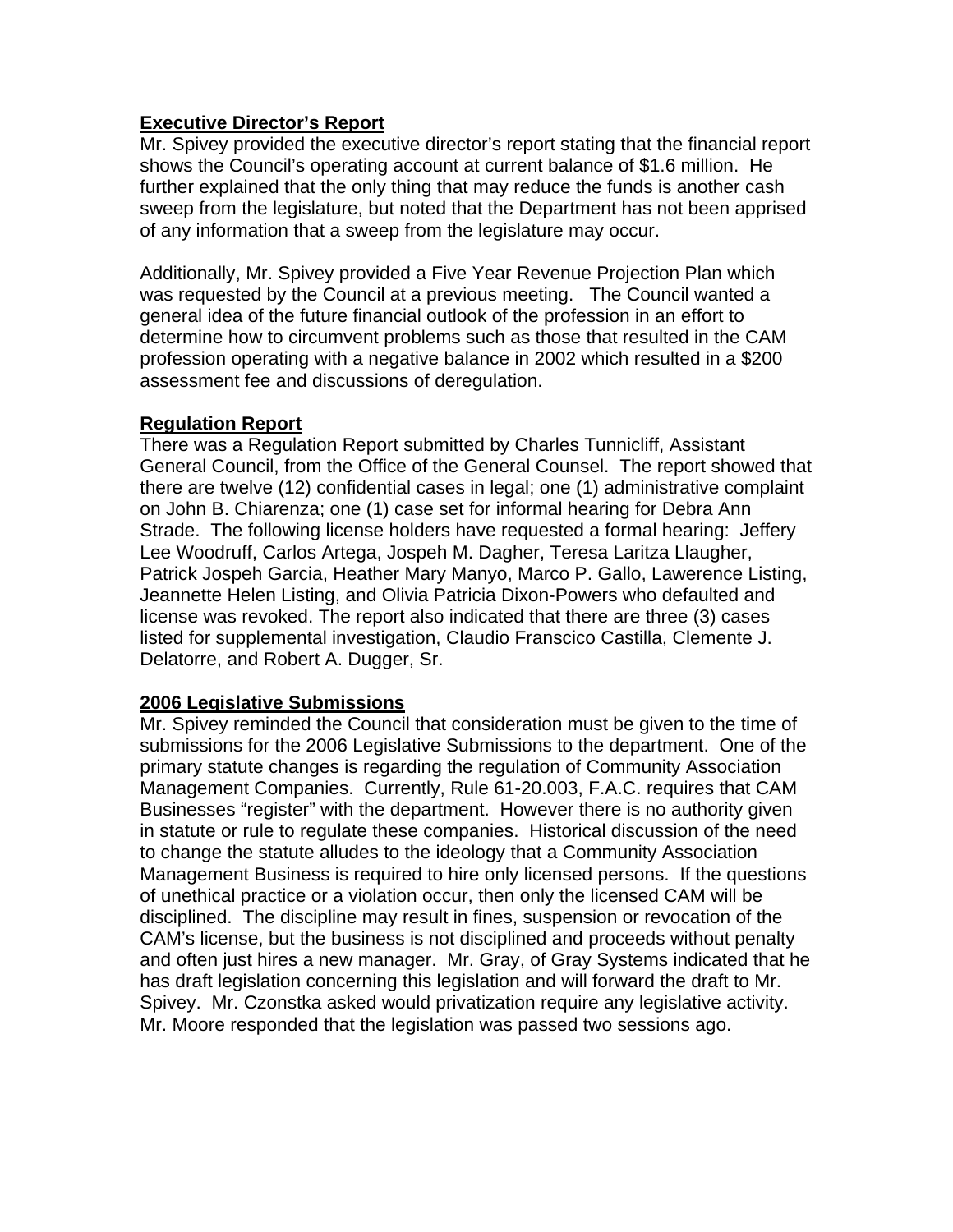# **Old Business**

In council meetings dating back from October 8, 2004 there have been discussions of completing a business case to study the privatization of the Community Association Managers (CAM) profession. It was requested of staff to search for a sample document to serve as a model to assist in building the business case for privatizing CAM. There was no internal document found, but in the last two Council meetings, Ms. Foley Healey with Community Associations Institute stated that Mr. Scraub, a local consultant completed a study for the Board of Surveyors and Mappers and that cost was approximately \$4000. In the May 6, 2005 meeting she stated that she would try and obtain a copy of the document for the Council.

Ms. Dawn Bowman addressed the Council regarding the continued fundraising developments for contracting to complete the business case study. She explained that there are several donors interested in supporting the research but cannot move forward in collecting the funds until after the Council has approved the research. She reminded the Council at the May 6, 2005 meeting Ms. Foley-Healy reported that Community Association Institute (CAI) is already getting pledges from vendors that are ready to assist in the financing of the business case study. Mr. Billups asked would the donors have any resistance to being on a list available public review. In addition, Mr. Brown asked would CAI or National Board of Certification for Community Managers (NBC-CAM) be willing to be the named entity to collect the funds.

Mr. Brown offered a motion to use private sector funding arranged by CAI to secure a study to evaluate the feasibility of privatizing the CAM profession. In discussion, it was decided that the motion should include that the list of donors is available for public review. The motion was seconded by Mr. Czonstka.

Ms. Edwards contended that the Council can express the desire to do the business case, but the contract should be between the gentleman that will do the research and the entity that funds the research. It was explained by Mr. Spivey that the Council does not have the authority to sign a contract as the Council is regulated by the department and any contracts completed are done through the department's legal department.

The motion to use funding raised by CAI with a list disclosing the donors in order to complete the business case study was withdrawn.

Mr. Brown made a motion that the Council move forward with the feasibility study, but needs to know from staff and Board Counsel what are the legal requirements, proper mechanisms and logistics by which the Council should pursue proceeding with contracting to do the feasibility study. The motion was seconded by Mr. Czonstka and passed unanimously.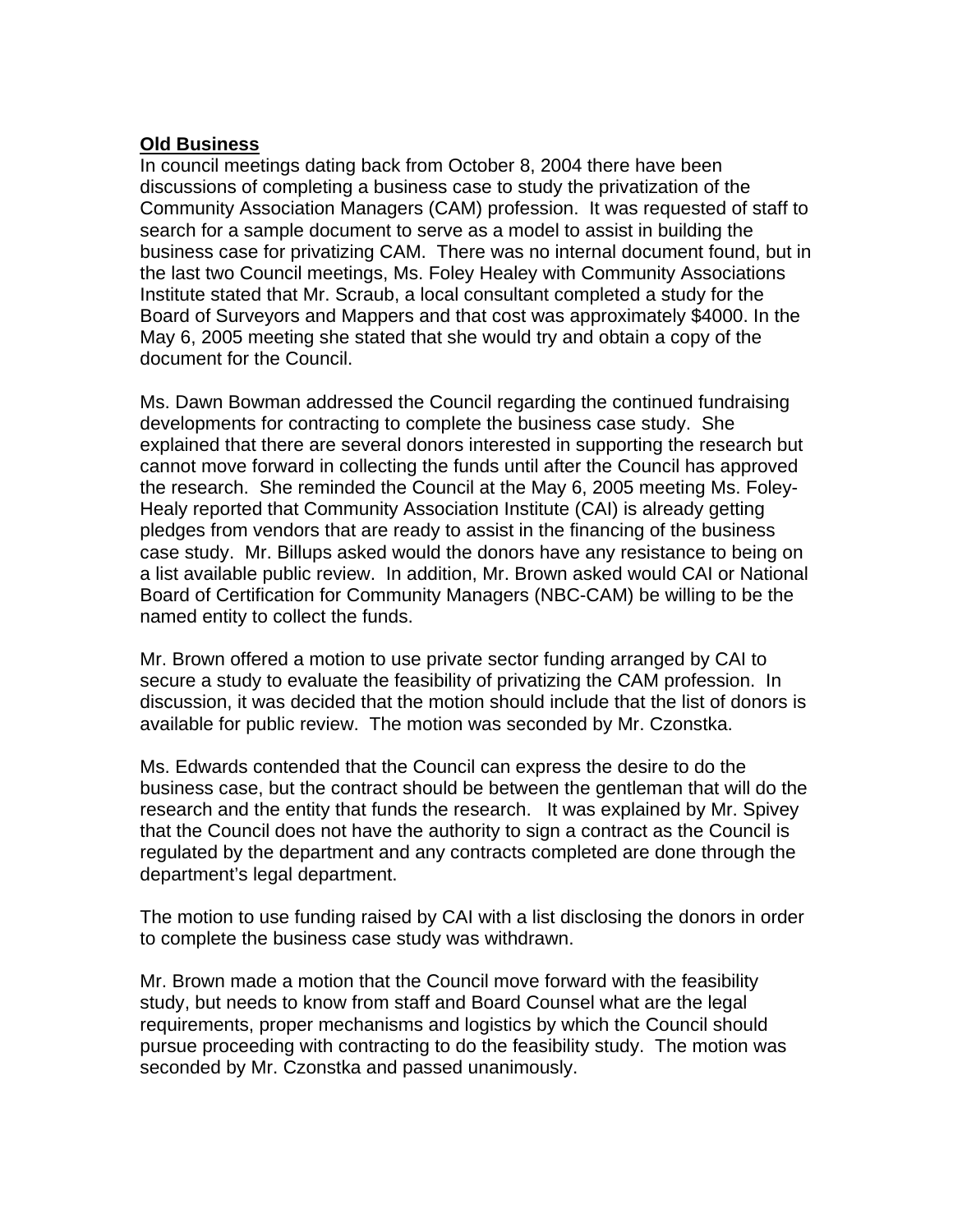Additionally, Mr. Brown stated that CAI should move forward with informing donors that their donation will be made public so that this process will be complete as Counsel and staff pull together other requirements by the next meeting. Ms. Bowman indicated that she will also provide the information on the third party consultant at the next meeting.

Ms. Glass confirmed that all documents will be in place with the language at the next meeting so that there will only be a vote on the logistical data for doing the study.

#### **Newsletter**

In a previous meeting the Council expressed an interest in producing a newsletter. Mr. Billups explained that a former Department Secretary decided that the newsletter should be completed electronically and people should just logon to access it from their computers. Mr. Spivey explained that many licensees complained about this process and it came down to the expense of producing and mailing the newsletter. He indicated that he will approach the department again regarding producing and mailing a CAM Newsletter. Mr. Czonstka stated that the newsletter will be an example of how the Council can demonstrate and report that the CAMs are getting something from the regulatory body.

Ms. Glass stated that if the Council is going back to hard copy and if it is going to take two and three months to get it out, one of the complaints was that deadlines had passed before the newsletter was distributed. Mr. Spivey will provide ideas by the next meeting and the Council will plan target dates as well as submit contributing articles.

Mr. Brown indicated that a good article to include in the newsletter would be the issue of privatization and explain the difference in deregulation.

## CE Provider Application

At the May 6, 2005 meeting there were concerns about how applications for continuing education courses are approved or denied. A sample application was reviewed and Mr. Spivey explained the application process is through the Department's Bureau of Education and Testing (BET) and not Council staff.

## Fees

There was a discussion on Rule 61-20.504(11), F.A.C. regarding the change of status processing fee. An e-mail was submitted from license maintenance section regarding what the actual fee should be \$10 or \$15. Mr. Czonstka offered a motion to change Rule 61-20.504(11), F.A.C. from \$10 to \$15. The motion was seconded by Ms. Glass and passed unanimously.

Ms. Edwards explained that the Council can ask for a legislative change to delete Chapter 468.435(1)(f), Florida Statutes (F.S.) the Council can then rely on